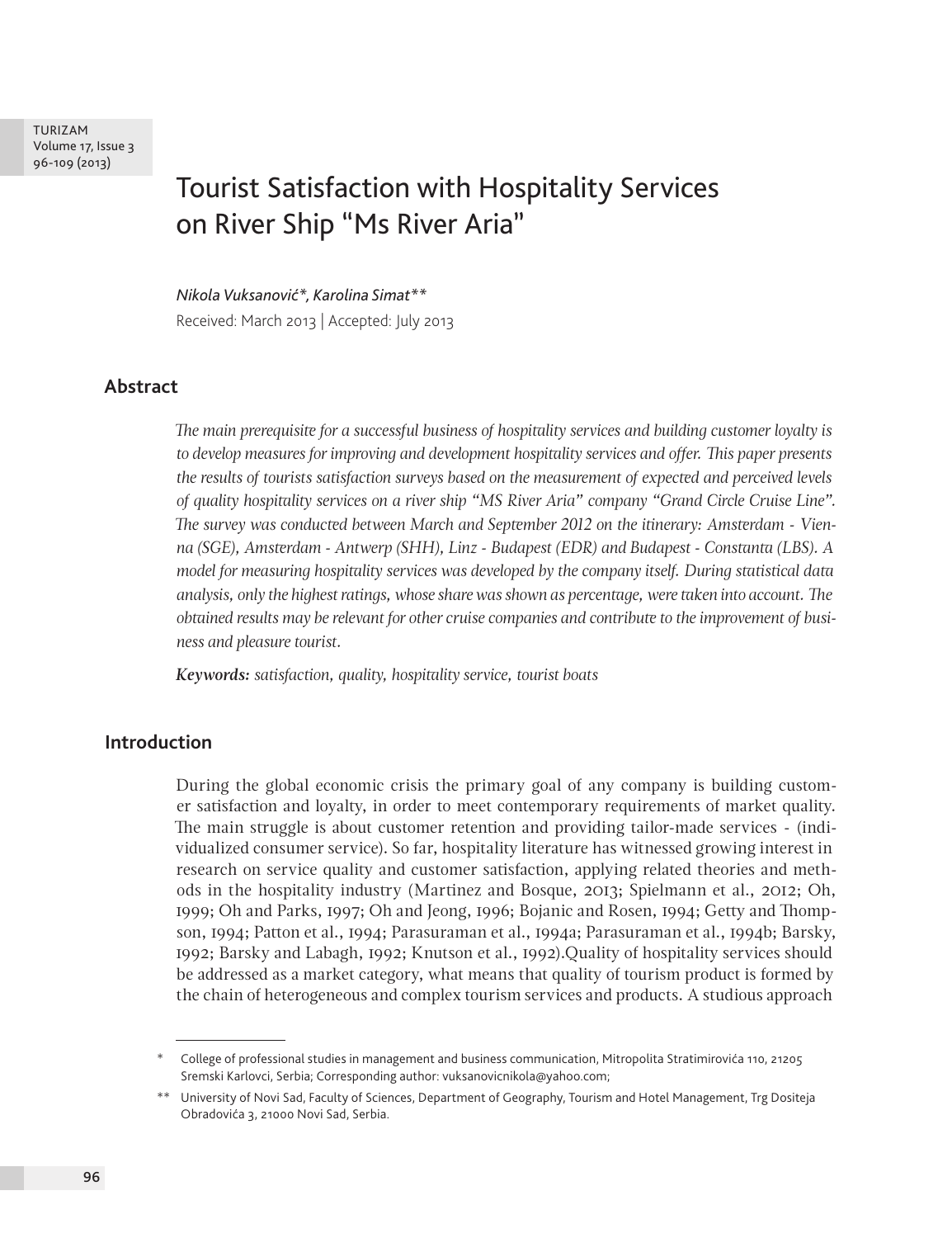to quality measurement is also required, with full consideration of multidisciplinary context when making a choice of quality criteria, as well as the methods and techniques used to measure it (Vićić and Kosar, 2010; Blešić et al., 2009; Kosar and Rašeta, 2004; Haemoon, 1999; Cheung and Law, 1998; Oliver, 1997; Cronin and Taylor, 1992; Saleh and Ryan, 1991; Parasuraman et al., 1988).

Rating the quality of tourist satisfaction is based on their behavior at different stages, starting from the creation of needs, through the decision to travel, to travel realization, where the role of hotel industry is coming to the fore (Vićić and Kosar, 2010; Stefanovic, 2007). Tourists' satisfaction is not a static category, but dynamically changeable one according to their behavior, desires, needs and requirements. Although researchers struggle to clearly define the concept of customer satisfaction, an essential aspect of customer satisfaction is an evaluation process (Back, 2005). This evaluative process oriented approach has been regarded as the most effective way to measure the level of customer satisfaction (Oliver, 1997; Yi, 1990). Key determinants of quality are: safety, hygiene, accessibility and authenticity of the offer. Many companies believe that their consumers are generally satisfied because the percentage of complaints is very small. However, complaints are very unreliable indicator of customer satisfaction. Some studies show that only 4% of dissatisfied customers tend to complain and such percentage of complaints come to those who hear appeals (Gajic-Arsenijević, 2010). Dissatisfied customers inform, on average, nine people about their negative experience, but satisfied customer informs, on average, only five to eight people about his/her positive experience (Gajic-Arsenijević, 2010; Stefanović, 2007). In order to make and keep consumers happy, they need to be better acquainted, properly informed and provided with service quality and maximum protection, not only in the legal sense, but also in a practical context. Renowned hotel companies worldwide and market leaders develop special customer care programs and thereby encourage customer loyalty (Kosar and Rašeta, 2004; Kosar, 2002).

Many studies show an increase rate of tourists' movement, national income and employment in tourism industry from year to year (Rita, 2000). Apart from these, there are other factors, such as economic, social and environmental, which have a significant impact on tourism industry. Improving the quality of tourism in this century, has contributed to development of special forms of tourism. These changes have led to diversity of tourist demand, and there are even more heterogeneous offerings on the market. Accordingly, the market succumbs to segmentation and thereby a segment of selective demand is created. It is difficult to say which type of selective tourism is the most common. As an extremely important segment, UNWTO ranks nautical tourism in the group of specific forms of tourism that follow contemporary trends (Hadzić and Bjelac, 2006). Its popularity among the consumers, nautical tourism has received because of its specificities. It is based on a variety of its practice: individual cruise using own ship, rent a ship – charter or take an organized cruise – cruise tourism (Katic et al., 2011; Kosar and Rašeta, 2004).

Cruise business is a growing segment of the international tourism market (Dwyer and Forsyth, 1998). It is predicted that until 2020 cruises and cruise business will be one of the leading forms of tourism in the world (Katic et al., 2011). Tourist boats took the meaning of the hotel in the true sense of the word (floating hotels) (Dragin, 2010; Dragin et al., 2009; Dowing, 2006). Some authors consider cruise ship as a destination itself (Brida et al., 2012). It represents all four facets of the tourism industry: transportation, accommodation (including food and beverages), attractions and tour operators. Tešanović et al. (2010) suggest that the structure of guests on tourist boats are mostly elderly persons, whose primary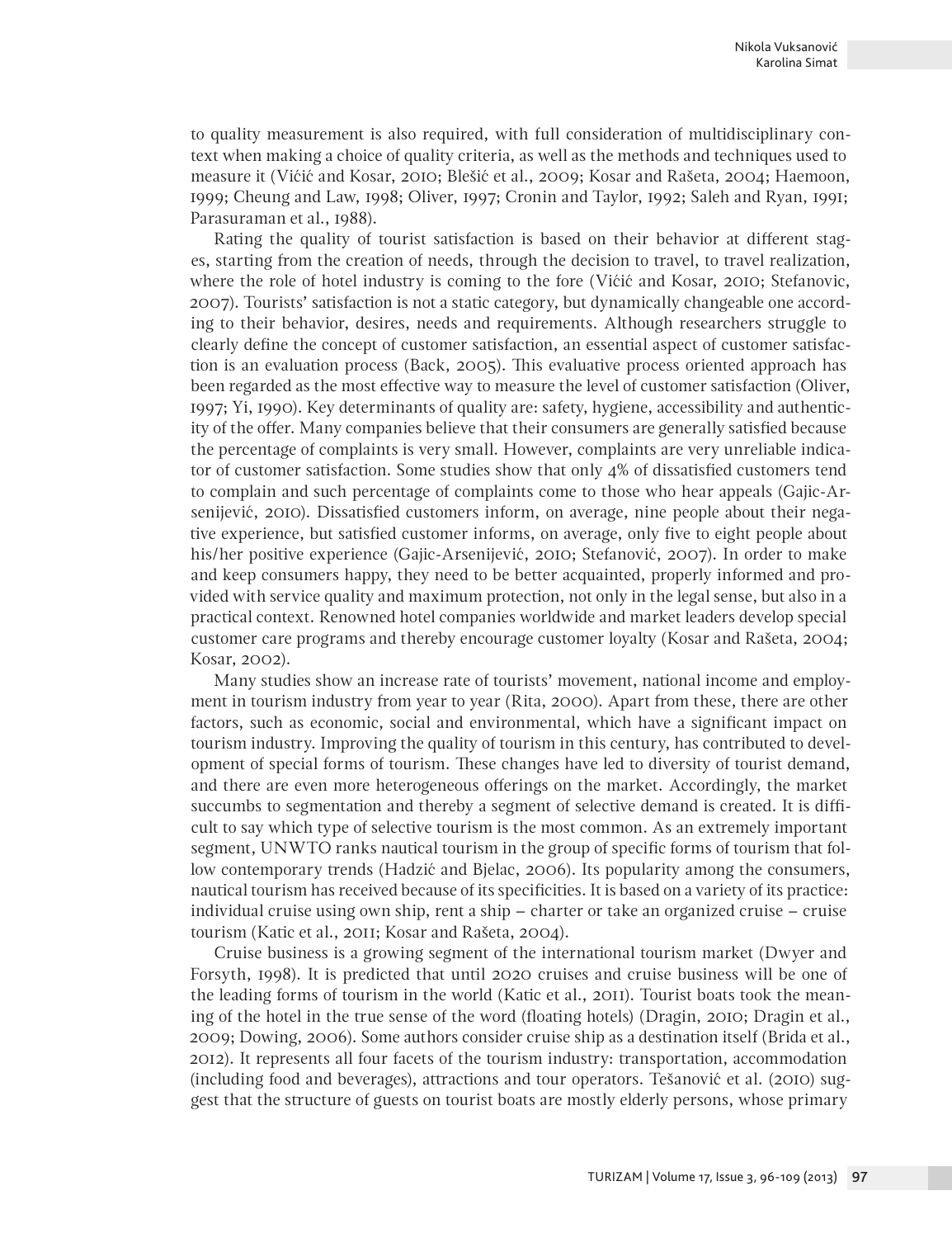motive is hedonism, i.e. enjoyment of ride and good food (Dragin et al., 2010; Dragin, 2008; Dragin et al., 2008) . Based on papers dealing with this issue, it can be concluded that tourists give increasing significance to quality, but price is less important. Quality is the ability of a product or service to meet or exceed the consumer's expectations (Hadzić and Bjelac, 2006). Every organization should have a target group of customers and know their needs and desires. Floating hotels provide not only accommodation and food services, but also other activities such as entertainment, leisure, sports and recreation (Kalenjuk et al., 2010). Compared to other tourism service sectors, the cruise line industry faces a much greater challenge in delivering a high quality service at the time of product consumption, which begins when passengers initially board the ship until they disembark at the end of the cruise (Teye and Leclerc, 1998).

One of the main goals of tourism companies is to advance existing products by expanding offer (by creating new contents of the hotel) or improve existing products-services (redesign rooms, menus, drink menus, employee uniforms). All these engagements in favor of improving the quality of available services ease the tendency to meet more effectively the diverse needs of tourists (Vićić and Kosar, 2010).

On river boats, i.e. within the service companies, services are in constant correlation between tourists and employees. Developing a strong brand in service firms is accomplished through service employees (Ekinci and Dawes, 2009) and this is because the attitudes, skills, behaviors, and personalities of employees can influence customer perception of service quality, corporate image, and consumer loyalty (Ekinci and Dawes, 2009; Ekinci et al., 2008; Bowen and Schneider, 1985). Therefore, the quality scores of tourists mostly depend on the service staff, their skills and knowledge. The interaction between tourists - consumers and employees may affects both positively and negatively in the evaluation of satisfaction. It is particularly important to make a clear distinction between the service and its delivery process (Kalenjuk et al., 2010). Quality is composed of both core quality (what is delivered) and relational quality (how it is delivered) with various levels of tangible and intangible elements (McDougall and Levesque, 2000). Employees are the ones who need to influence the evaluation of services as well as tourists satisfaction.

Consumers will be satisfied after purchasing services or products, depending on how the offer fulfills their expectations (Ekinci and Dawes, 2009; Ekinci et al., 2008; Anderson and Fornell, 1994). According to Stefanovic (2007) customer will not be satisfied if his/her expectations are not confirmed or if he/she expects something different from what he/she can find and experience when he/she arrives in the hotel. In case when the perceived quality is above expectations, we can say that the customer is highly satisfied or delighted. Each consumer individually perceives quality of a service. Confirming the expectations is possible to observe by the difference that emerged among customer expected and perceived value (Blešić et al., 2011; Gajic-Arsenijević, 2010; Stefanovic, 2007; Kotler and Keller, 2006).

Defining the concept of loyal customers is a very delicate task, and it is not easy to determine, with certainty and accurately. Service management literature, proposes that customer satisfaction influences customer loyalty, which in turn affects profitability (Leal and Pereira, 2003; Baker and Crompton, 2000; Zeithaml and Bitner, 2000; Hallowell, 1996; Rust, et al, 1995; Schneider and Bowen, 1995; Anderson and Fornell, 1994; Storbacka et al., 1994; Heskett et al., 1994; Gummesson, 1993; Rust and Zahorik, 1991; Reicheld and Sasser, 1990; Zeithaml et al., 1990). In other words, building customer loyalty (loyal tourists) increases the income of the company. Loyalty building in some industries may be more profitable than in others. Veljković (2007) points out that one has to take into account the frequency of ser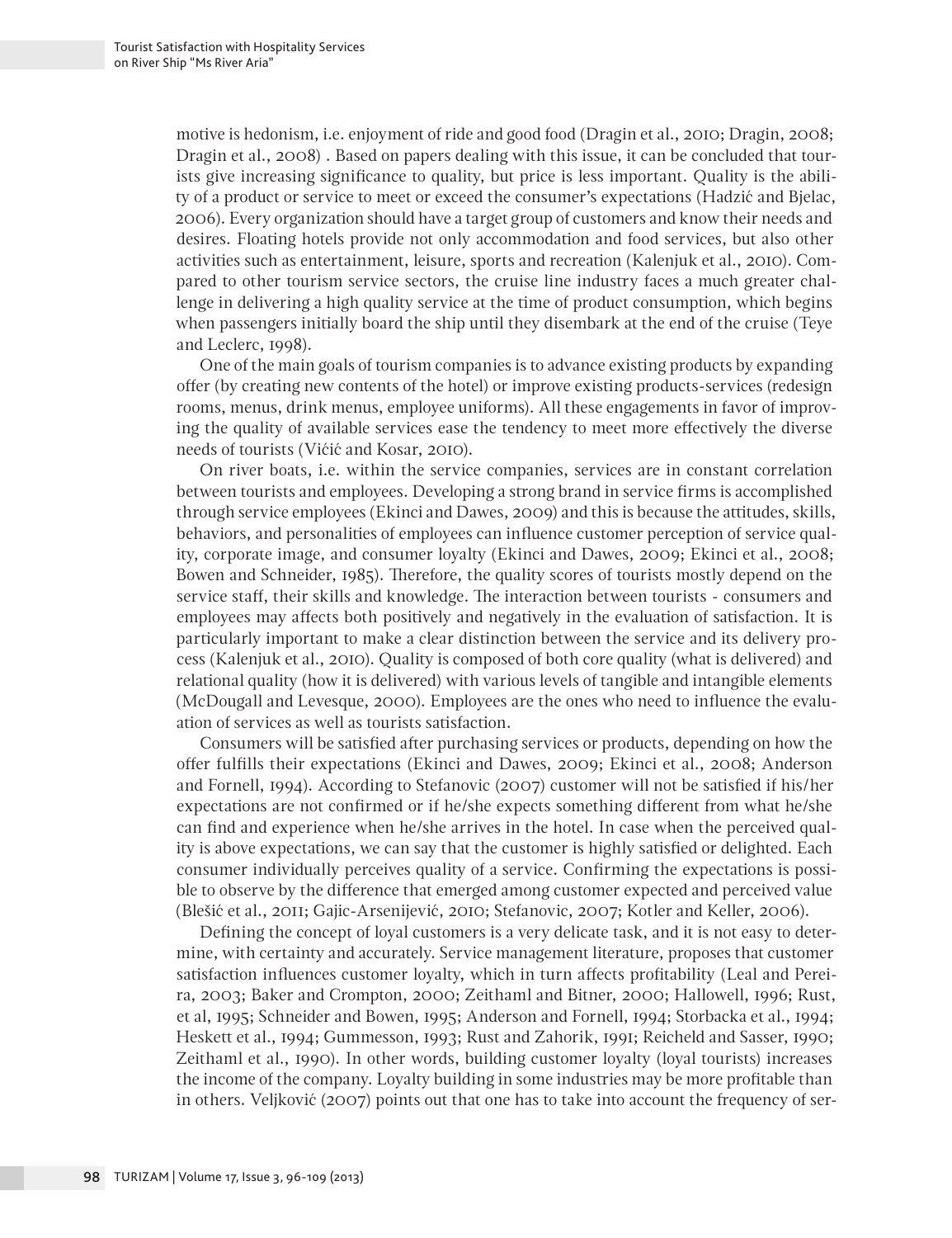vices consumption in relation to travel. Accordingly, travel services are different from services of banks, post office, hairdressers because all of them we use very often. Also, when we use them, we know what to expect, because there are long-term connections and relationships in many cases. Therefore, in travel service context, consumer needs more time to build his/her experience and he/she primarily chooses quality tourism services using the basic principle "value for money" (Kotler and Keller, 2006).

The quality, as an integrated management approach, incorporates control, development and marketing aspect of business and the ultimate goal is satisfying customer needs. Marketing concept is a philosophy of business conducts which overall business policy subordinate to consumers, e.g. market demands (Gajic-Arsenijević, 2010; Blešić et al., 2009; Kotler, 2000). Acceptance concept of management and total quality management contributes to companies to remain profitable. According to Kotler (2000) total quality management is an organizational approach to continuous quality improvement of all processes, products and services within the organization.

Marketing experts have a duty to provide assistance to companies trying to define a high level of quality, and its implementation, that is, placing to the target consumers. It should strive to maintain the high quality not only of the products, but also services provided quality. Marketing experts carry out their tasks in the following ways:

- 1. Take over the main responsibility for accurately identifying the needs and demands of consumers.
- 2. They need to convey the expectations of consumers to the product planners.
- 3. They must ensure that consumer orders are correctly and timely fulfilled.
- 4. They have to check if consumers have received the right advice and technical assistance for product usage.
- 5. They need to stay in touch with customers after sale to make sure that consumers are satisfied.
- 6. They need to collect consumer ideas for products and services improvement and forward them to certain parts of the organization.

Their implementation in practice would significantly contribute to companies in total quality management and customer satisfaction (Blešić et al., 2009; Kotler and Keller, 2006; Kotler, 2000).

The food offer is important segment of the tourism product. Hospitality food scholars acknowledge the importance of food quality in restaurant operations (Sulek and Hensley, 2004; Kivela et al., 1999; Koo et al., 1999; Auty, 1992). Not only food quality represents the core quality of the restaurant with a sizable tangible characteristic (Kim et al., 2013) but satisfaction with the offered menu is an important determinant of the tourists' final impression (Vuksanović et al., 2012b; Tešanović et al., 2010).

At the beginning of the 21th century, the rapid expansion of the cruise industry has produced considerable research interest on cruise passengers' segmentation, motivation, satisfaction and behavior related to the cruise tourism experience. A number of scientists deal with this issues perceiving them through different lenses (Brida et al., 2012; Lemmetyinen and Go, 2010; Li and Petrick, 2010, 2008; Johansson and Naslund, 2009; Lobo, 2009; Park and Petrick, 2009; Pratt and Blake, 2009; Vogel, 2009; Kwortnik, 2008, 2006; Petrick et al., 2007, 2006; Petrick and Li, 2006; Duman and Mattila, 2005; Weaver, 2005; Yarnal and Kerstetter, 2005; Petrick, 2005, 2004a, 2004b, 2003; Petrick and Sirakaya, 2004; Miller and Grazer, 2003; Ikeda and Jaswar, 2002; Teye and Leclerc, 2002). Howev-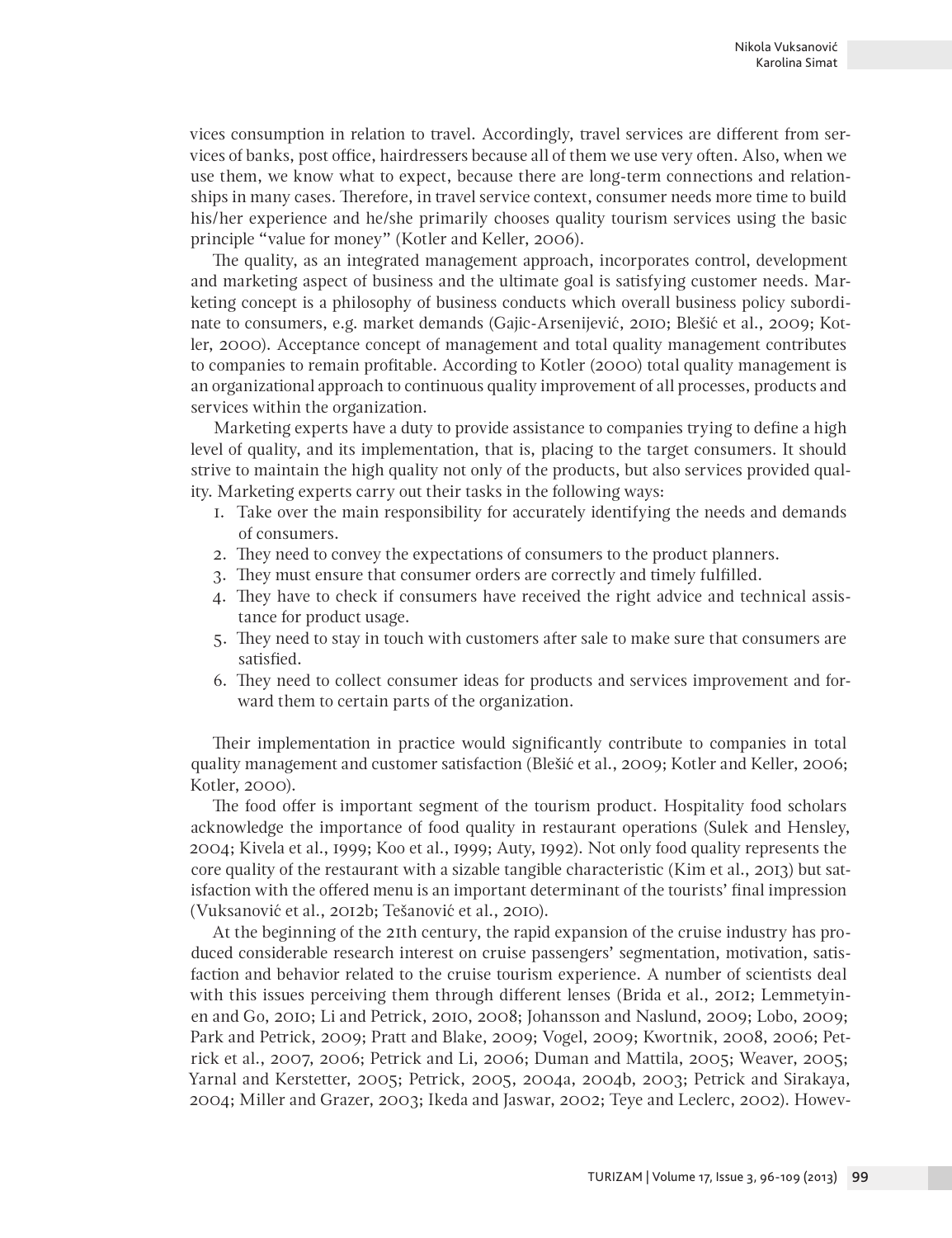er, there are very few officially presented surveys regarding cruise passengers' satisfaction with meals, as one of the major elements of a cruise product component purchased by a customer. Teye and Leclerc (1998) presented the results of an exploratory and comprehensive study which examined passengers' satisfaction with a number of cruise product and service delivery components, peculiarly quality of food.

This lack of research, together with the growing importance of the cruise line industry, formed the bases for this study. The purpose of this paper is to investigate the satisfaction of cruise passengers with Corporation hospitality services on a river ship "MS River Aria", company "Grand Circle Corporation, to evaluate whether services are provided in accordance with the expectations and whether they exceed or do not meet expectations. This work also consider the different factors affecting a cruise ship passenger's satisfaction of quality of breakfast, lunch, dinner and services provided, as well as their overall satisfaction related to the cruise experience on the boat.

Ms "River Aria" is a part of a company "Grand Circle Corporation" with a branch office in Boston, Massachusetts, which operates from 1958 with over 1.5 million tourists so far. "Grand Circle Cruise Line" is one of the main brands of the company that operates for 12 years in Europe. Fleet "Grand Circle Cruise Line" has 10 ships, including six on the river Rhine-Main-Danube Canal, three in France and one on the Elbe River. In addition, it is also present at other markets. Company conducts organized cruises in Russia, the Mediterranean Sea, the Atlantic, Asia and Panama Channel. This corporation has become a leader in the United States in the international tourist vacations for Americans over the age of 50. Focused on a very sensitive market category, the company "Grand Circle Cruise Line" is aware of the significance of food quality as an important determinant of tourists' final impression, trying to achieve satisfying selection of dishes that may be appropriate to every customer.

### **Methodology of the research**

Internal documentation of the ship was used in the research in order to test perceived and expected quality level of tourist satisfaction of hospitality services and further continue to evaluate whether services are provided in accordance with the expectations, whether they exceed or do not meet expectations. The data used for this study were collected among tourists on the ship Ms "River Aria" in the period from March to September 2012 on the following itineraries:

- • Amsterdam Antwerp (SHH), "Holland & Belgium in Springtime" (Antwerp, Ghent, Veere, Rotterdam, Kinderdijk, Schoonhoven, Amsterdam, Keukenhof, Hoorn and Enkhuizen); cruise duration: 10 days,
- Linz Budapest (EDR) "Old World Prague & the Blue Danube" (Budapest, Hungary; Bratislava, Slovakia; Austria: Vienna, Durnstein, Melk, Salzburg; Prague, Czech Republic); cruise duration: 7 days,
- • Budapest Constanta (LBS) "Eastern Europe to the Black Sea" (Budapest,Kalocsa, Hungary; Osijek, Croatia; Belgrade, Serbia; Vidin, Ruse, Bulgaria; Constanta, Bucharest, Romania); cruise duration: 10 days,
- • Amsterdam Vienna (SGE) "The Great Rivers of Europe" (Amsterdam, Netherlands; Cologne, Koblenz, Bamberg, Nuremberg, Passau, Germany; Vienna, Austria); cruise duration: 14 days.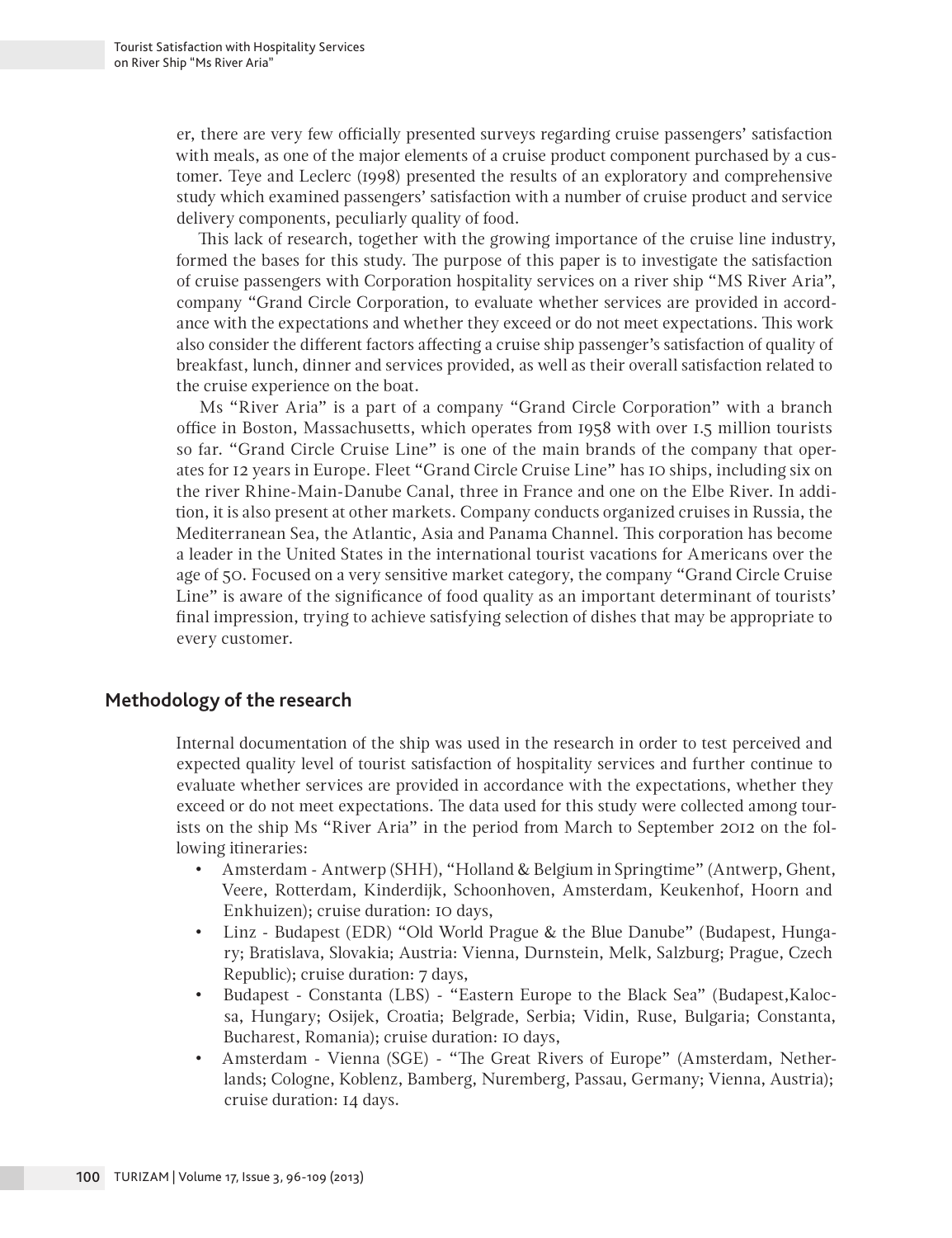Passengers filled the survey questionnaire a day before their departure of the cruise. Respondents were expected to rate quality of breakfast, lunch, dinner and service as well as their overall satisfaction on a 4 point scale. This survey used a modified 4 point Likert scale form. It can be noticed that there is no point 3. The company Grand Circle Cruise Line considers that point as a middle neutral point between good and bad, on neither side, thus it is irrelevant evaluation. Hence they didn't give that mark as an option for evaluation. In addition to the survey questions, there was a space for comments and suggestions. The structure of the tourists' satisfaction survey is presented in Table 1.

The population of this study consisted of passengers which average age is 73 years, which explains the fact that most of the passengers (85%) were retired. The gender structure of the passengers is evenly distributed (50% of women and 50% men) (Grand Circle Cruise Line, 2012).

After each cruise, the results have been summarized and a report has been written. The report presents the results and comments both positive and negative. Negative comments are not discouraging, but constructive, and used to correct those segments of the tourist offer with which consumers were more or less dissatisfied. At the beginning of each cruise, managers of the sector organize a meeting, in order to analyze the results, and special attention is given to constructive comments. During the statistical analysis of the data only the highest grades were taken into consideration and their share was shown as percentage of the proportion.

| Survey questions                |           |           |      |      |
|---------------------------------|-----------|-----------|------|------|
|                                 | Excellent | Very good | Fair | Poor |
| Quality of overall satisfaction |           |           |      |      |
| Quality of breakfast            |           |           |      |      |
| Quality of lunch                |           |           |      |      |
| Quality of dinner               |           |           |      |      |
| Quality of service              |           |           |      |      |
| Comment:                        |           |           |      |      |

**Table 1.** The structure of tourists' satisfaction survey

*Source: Grand Circle Cruise Line, 2012*

# **Results and discussion**

Internal documentation of the company Grand Circle Cruise Line was used for data collecting, and the results were summarized. Results are presented by graphical analysis of the perceived and expected level of tourist satisfaction with the quality of hospitality services.

First, overall satisfaction with the quality of meals was analyzed, in order to make a comparative analysis of the overall satisfaction and satisfaction with quality of products and services.

Based on the quantitative data collected, Figure no. 1 presents comparative analysis of passengers' satisfaction with the quality of breakfast, lunch and dinner. It can be noticed that the first four cruises have an average of about 92% percent of satisfaction with the breakfast quality. On this basis, in comparison to the set goals of satisfaction (90%), it can be concluded that achieved satisfaction up to 92% is a positive result. In May follows decrease in satisfaction to 88%. In this month there was a staff rotation because of vacations that could have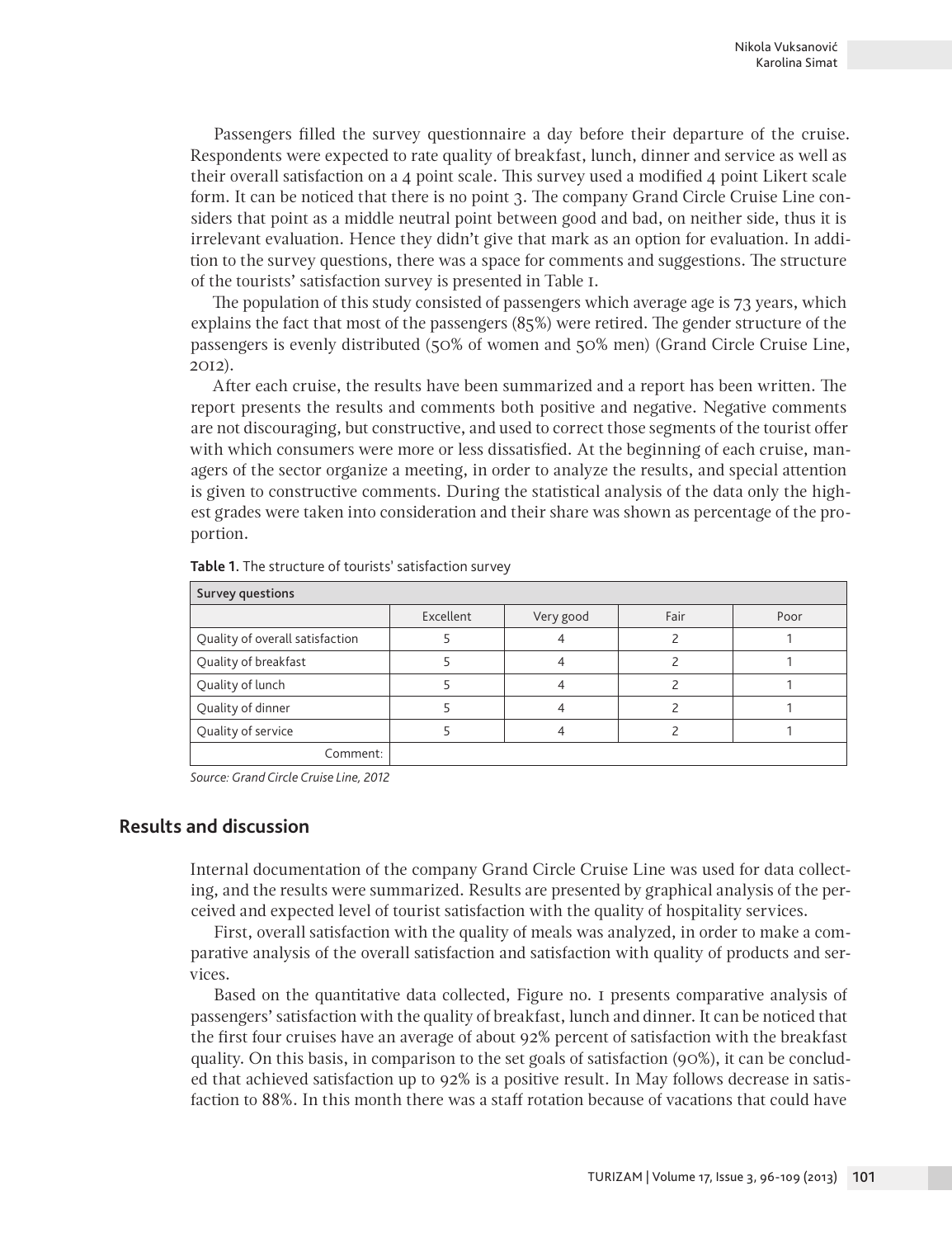

**Figure 1.** Satisfaction with the quality of breakfast, lunch and dinner

an impact on quality of breakfast and passengers' satisfaction. In June and July there is an increase in satisfaction of 98%. There is an assumption that the increased satisfaction may be caused by stable weather conditions and continuity in the work of employees. Over the next four cruises the lover satisfaction with the quality of breakfast was caused by fluctuation of employees. In the next cruises, increase satisfaction reached a maximum of 99%.

Quality of lunch shows consistently good results from the beginning of the season until July, when perceived quality start to increase to 98%, which is higher than expected (90%). The next three cruises, one from the beginning of July, and two cruises in August, have lower level of satisfaction with lunch quality, 85%. It is assumed that the second rotation of employees due to vacations may have an impact on the quality of lunch and guests' satisfaction. Vuksanović et al. (2012a) report the results of the company Grand Circle Cruise Line that pork meat dominates in the preparation of cold appetizers (29%) and main dishes (39%). Previous statements can be considered as an influence on the satisfaction with the quality of lunch. At the beginning of August (86%) follow an increase to 99% of quality lunch satisfaction, and this is higher than expected quality (90%).

Analyzing quality of dinner there is constant satisfaction about 92% until July. They are not proper results because the expected level of quality (95%) hasn't been achieved. Vuksanović et al. (2012a) said that in the structure of gastronomic offer in the company Grand Circle Cruise Line, domestic dishes dominate from which cold and hot appetizers participate with 56% and fish 78%. Domestic dishes include dishes that are created in the company. Therefore, in addition to the above, these factors can also have an impact on dinner quality satisfaction. After that follows exceeding expected quality to 99%. In the next two cruises decrease of the level of satisfaction with the quality of dinner is recorded, from 99% to 85%. It is assumed that the same factors that have contributed to the satisfaction with the quality of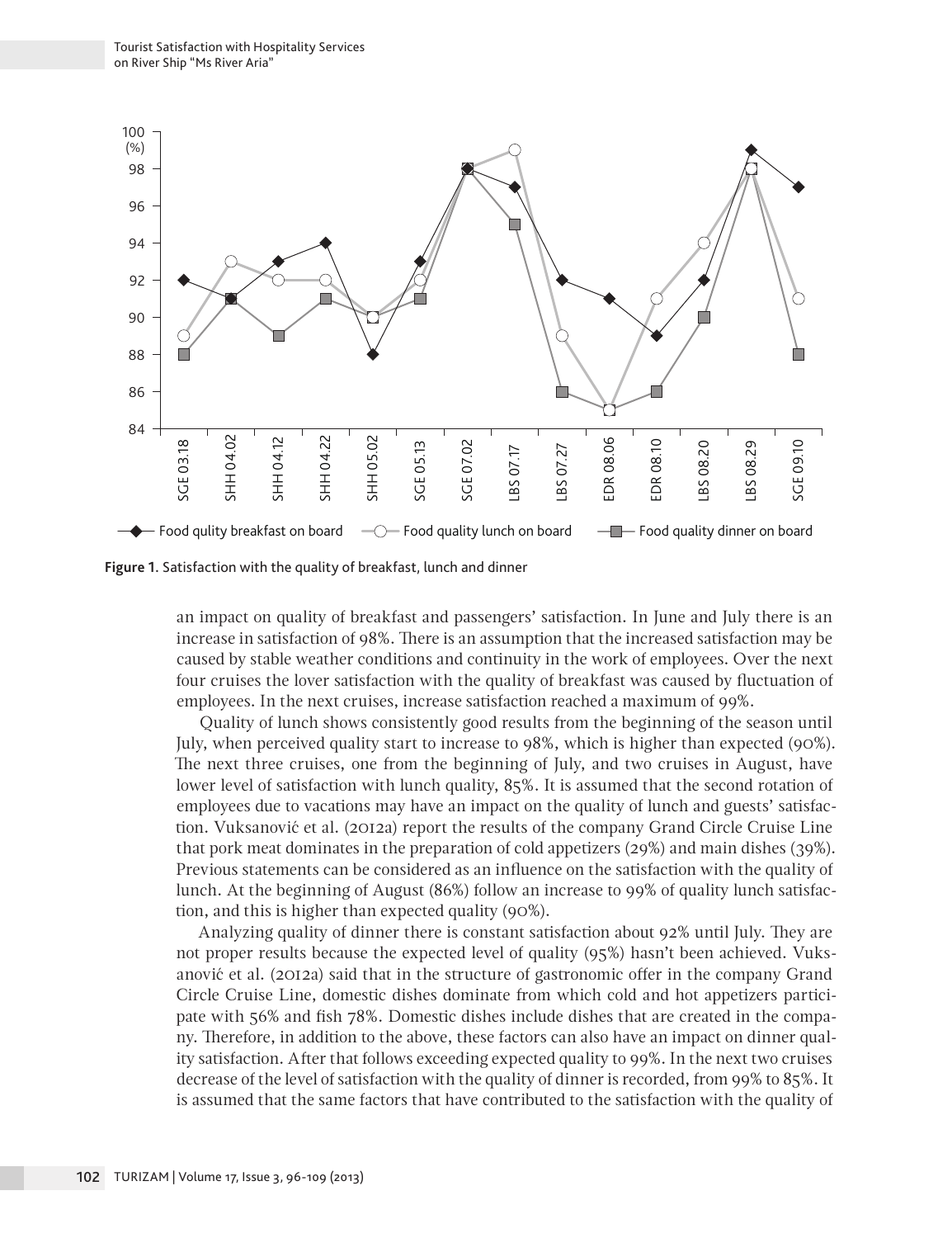both breakfast and lunch had an impact on the satisfaction with dinner quality. In mid-August dinner quality satisfaction recorded significant growth in to 98%.

Figure 2. presents comparative analysis of overall passengers' satisfaction, overall quality of hospitality services as well as dining room service from March to September. It is important to note that an average of results of all three meals is a part of overall passengers' satisfaction. Season beginning was very successful with 92% of the total satisfaction with the quality. In April in the Netherlands (SHH), climate is characterized by a large number of rainy days, and this is reflected on the level of tourists' satisfaction. In fact, most of the time they should spend outdoor, on the ship and rainy weather negatively affects the enthusiasm and enjoyment of tourists. Accordingly, the average satisfaction with the overall quality in April is about 90%. Comparing the results it can be noticed several facts: at the same itineraries the total level of satisfaction has significant negative results; hospitality service quality achieved positive results, while dining service quality varies. From the above it follows that rainy days in the Netherlands and vacations of employees during the period from March to June, had no significant impact on guest satisfaction with the quality of hospitality services. The following routes are SGE and LBS, from May to August, with satisfaction increase to 94%. The assumption is that the growth of satisfaction may be caused by stable weather conditions and continuity in the work of employees. In August was significant decrease of the level of overall satisfaction. During the period, change of water level of Danube (river level rise) makes the navigation difficult and leads to routs changing program of routes. It certainly causes lower level of satisfaction. Higher level of satisfaction can be seen by the penultimate cruise in August, when it exceeding the expected goal of the company (92%).

It is interesting to note that the results of perceived quality of the route EDR from August  $6<sup>th</sup>$  to August 10<sup>th</sup> show significant decline of overall quality (80%) and quality of hospitality service (87%), while the quality of dining room service of the same cruise is 92% compared

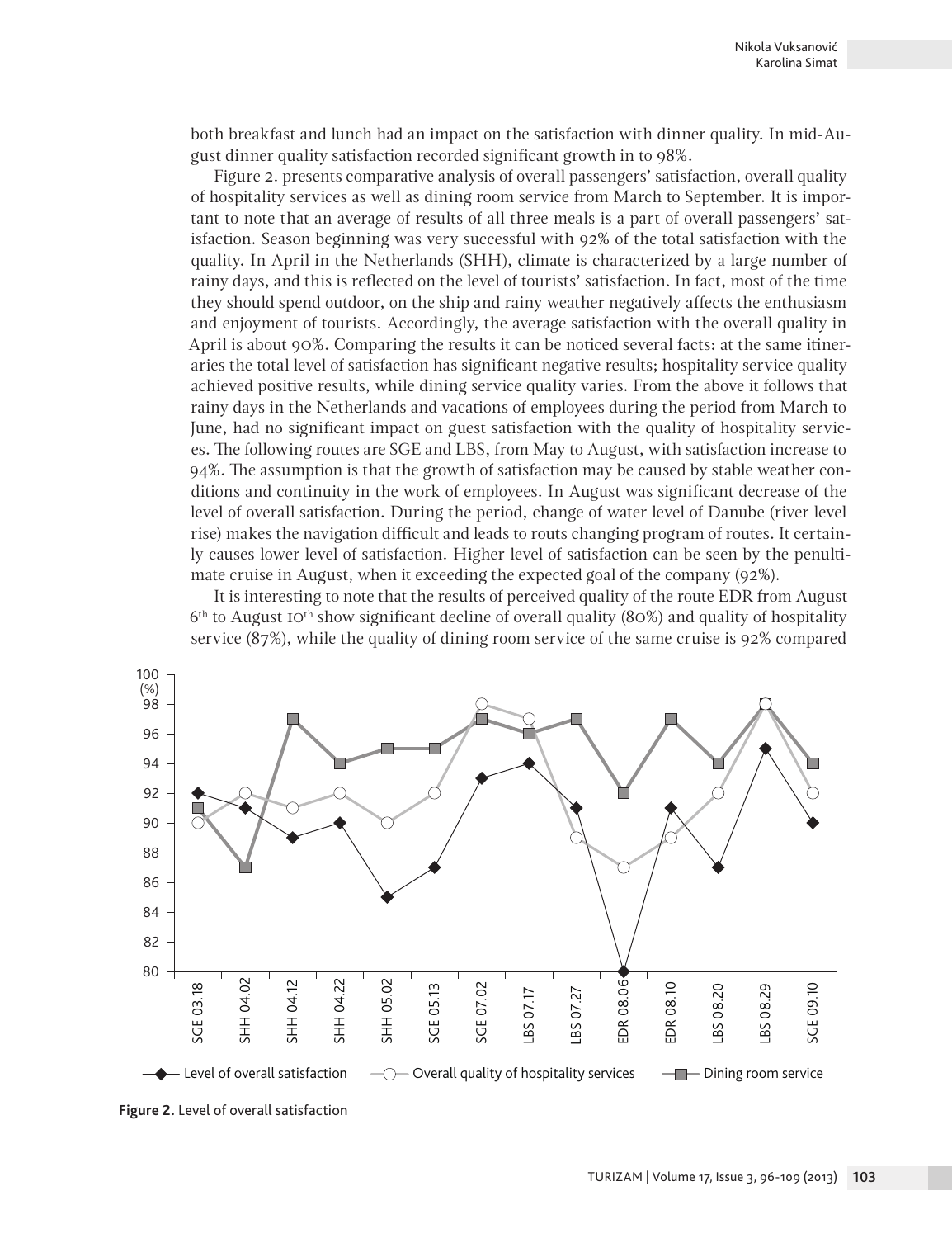

**Figure 3.** Expected and perceived quality of all cruises

to expected 95%. It is important to note that the best result of perceived quality of the route LBS between August 29th and September 10th is 99% of an average satisfaction with hospitality services compared to the expected (90%). During the same cruise the best result in the season regarding overall satisfaction of passengers was achieved i.e. perceived quality is 95% compared to the expected (92%).

Quality analysis of each meal (Figure no. 3), i.e. breakfast quality analysis with 93%, indicates the overcoming of the expected quality, which is 90%. Quality of lunch indicates equality between perceived and expected quality. Expected quality of dinner is 95% and 90% perceived. Comparing the expected result (90%) and the perceived one (91%), we can conclude that the level of expected quality is overcome. Quality of service has met the expectations of passengers. We conclude that the service sector and hospitality services have achieved the expected quality of satisfaction. The result of overall satisfaction with quality is 91%, which is less than expected quality level (92%). From the above analysis it can be concluded that the overall satisfaction with quality didn't have a major impact on guest satisfaction with hospitality services and catering offer.

## **Conclusion**

The results of the research showed that passengers are generally satisfied with the hospitality services. Satisfaction of consumers (tourists) is one of the key factors to achieve competitive advantage for any company. Education and training of employees and implementation of standards (F&B Handbook - Galley Manual & Service Manual) is one of the reasons positively evaluated attributes of service quality on the river ship MS River Aria. The results showed that the fluctuation of employees, particularly employees in managerial positions have a negative impact on the level of quality. Also, factor like the weather, the local population and structure of gastronomic offer can be considered as a possible positive effect on the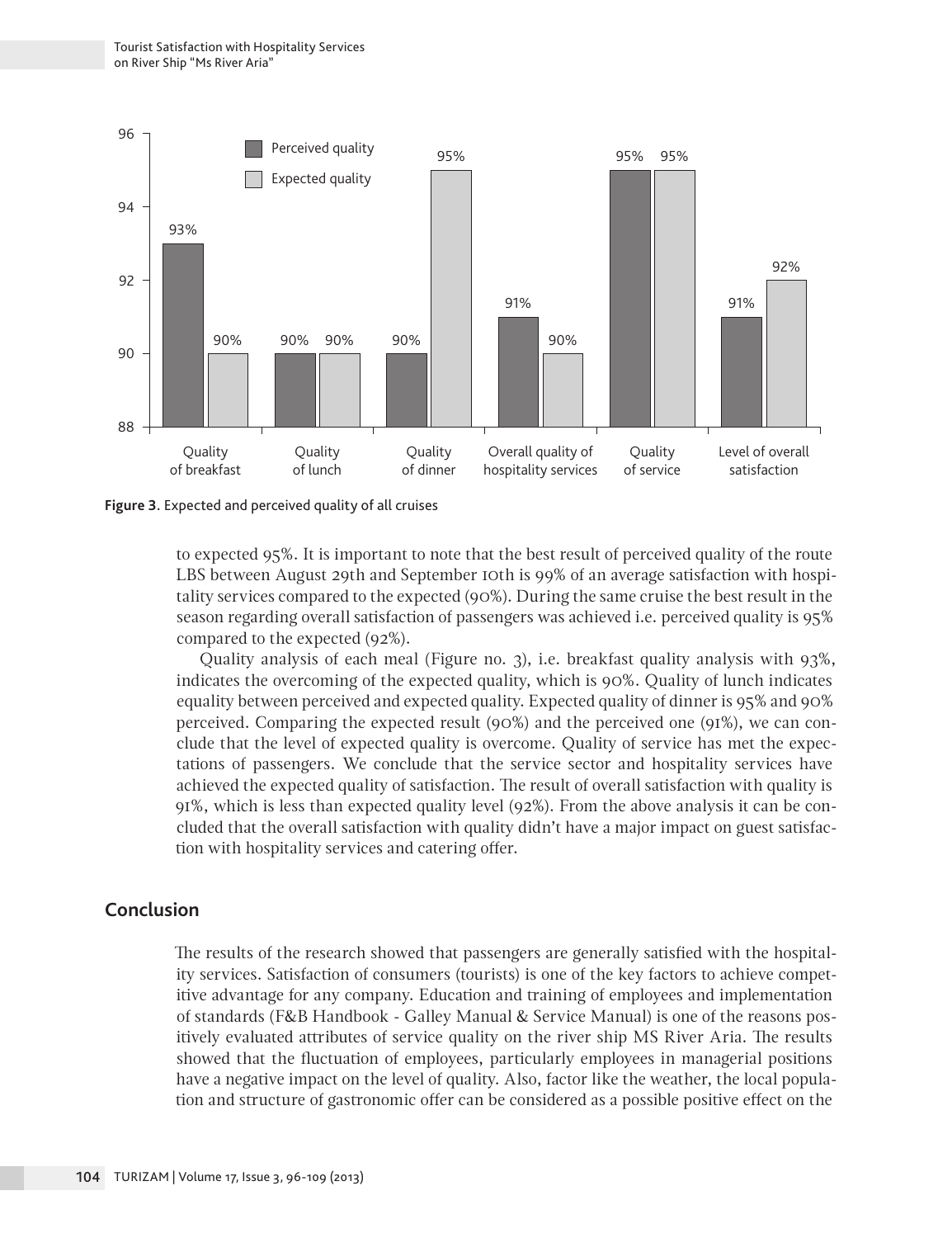level of quality. On that basis, it is necessary to monitor and implement contemporary trends in the market. In addition, it is necessary to continuously monitor the quality of services through interactive communications with customers and measuring the quality of service.

The paper presents a theoretical contribution of the previous research regarding quality measurement of tourist satisfaction in cruise industry, particularly river cruises. Practical contribution is reflected in the measurement of tourist satisfaction in the company Grand Circle Cruise Line, which also can be used as an example to other companies for their own future research and satisfaction measurement.

Future research should take into account individual characteristics of passengers such as age, gender, culture and emitting area to determine if these characteristics correlates to extent to which the hospitality service of cruise line had come close to meeting their expectations. Such research could focus on comparing service satisfaction between different market segments such as ethnic groups on the same cruise line. Future research can also include the repetition of the study in different seasons to compare results.

#### **References**

- Anderson, E.W., Fornell, C. (1994). A customer satisfaction research prospectus. In R.T. Rust & R.L. Oliver (Eds.), Service quality: New directions in theory and practice, 241– 268. Thousand Oaks, CA: Sage.
- Auty, S. (1992). Consumer choice and segmentation in the restaurant industry. *Service Industries Journal* 12 (3), 324–339.
- Back, K.J. (2005). The effects of image congruence on customers' brand loyalty in the upper middle-class hotel industry. *Journal of Hospitality & Tourism Research* 29 (4), 448–467.
- Baker, D., Crompton, J. (2000). Quality, satisfaction, and behavioral intentions. *Annals of Tourism Research*, 27(3), 785–804.
- Barsky, J.D. (1992). Customer satisfaction in the hotel industry: Meaning and measurement. *Hospitality Research Journal* 16, 51-73.
- Barsky, J.D., Labagh, R. (1992). A strategy for customer satisfaction. *The Cornell Hotel and Restaurant Administration Quarterly* 32-40.
- Blešić, I. Pavlovic, P., Kalenjuk, B. (2009). Application of a modified SERVQUAL model to assess the quality of the hotel services using spa resort. Researches review of the Department of Geography, Tourism and Hotel Management, Faculty of Sciences, Novi Sad 38, 265-282.
- Blešić, I., Ivkov-Džigurski, A., Dragin, A., Ivanović, Lj., Pantelić, M. (2011). Application of Gap Model in the Researches of Hotel Services Quality. *International scientific journal – Turizam* 15, (1) 40-52.
- Bojanic, D.C., Rosen, L.D., (1994). Measuring service quality in restaurants: an application of the SERVQUAL instrument. *Hospitality Research Journal* 18 (1), 3-14.
- Bowen, D.E., Schneider, B. (1985). Boundary spanning role employees and the service encounter: Some guidelines for management and research. In J.A. Czepiel, M.R. Solomon, & C.F. Surprenant (Eds.), The service encounter: Managing employee/customer interaction in service business (127–147). Lexington, MA: D.C. Heath and Company.
- Brida, J.G., Garrido, N., Devesa, M.J.S. (2012). Cruise passengers' satisfaction: Cartagena de Indias. *Benchmarking: An International Journal*, 19 (1), 52-69.
- Cheung, C., Law, R. (1998). Hospitality service quality and the role of performance appraisal. Managing Service Quality 8 (6), 402-406.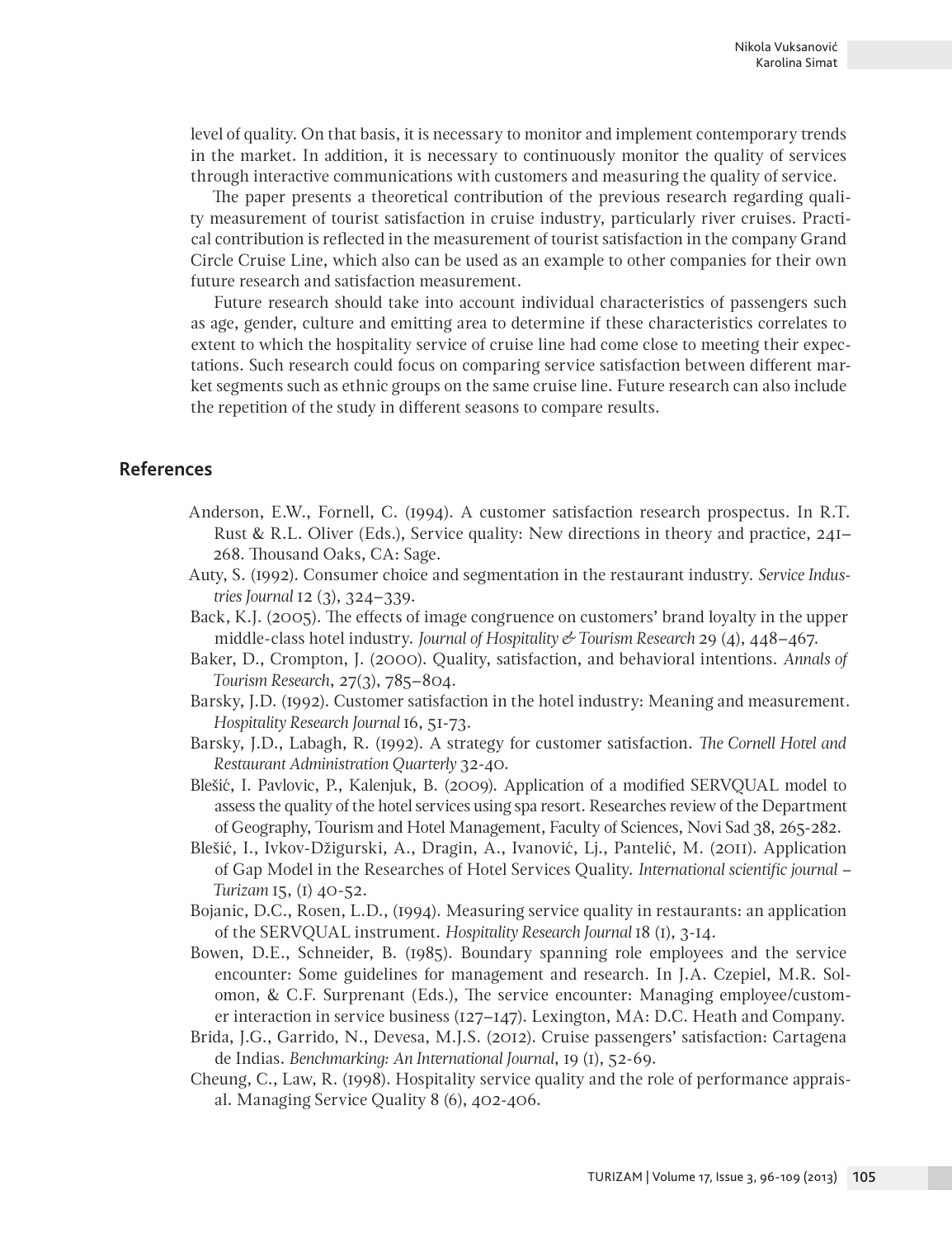Cronin, J.J. Jr., Taylor, S.A., (1992). Measuring service quality: a reexamination and extension. *Journal of Marketing* 56, 55-68.

Dowling, R. K. (2006). Cruise Ship Tourism. CABI, Oxfordshire.

- Dragin A. (2008). International cruises along Corridor 7 and nautical tourism of Serbia. Doctoral dissertation. Handwriting. University of Novom Sadu, Faculty of Sciences, Department of Geography, Tourism and Hotel Management, Novi Sad (1-228).
- Dragin A. S., Jovičić D., Bošković D. (2010). Economic Impact of Cruise Tourism Along the Pan-European Corridor VII, *Economic Research* 23 (4), 127-141.
- Dragin, A. (2010): The international tourist cruises along Corridor 7. Department of Geography, Tourism and Hotel Management, Faculty of Sciences, Novi Sad (1-220).
- Dragin, A.S., Bubalo Živković, M, Đurđev, B.S. (2009). Experience of Serbia: Tourists international cruises along Corridor 7. *Journal of Serbian Geographical Society* 2, 135-148.
- Dragin, A.S., Đurđev, B.S., Armenski, T. (2008). Are international tourist cruises in Pan-European Corridor 7 is really traveling tourists third age? *Journal Serbian Geographical Society* LXXXVIII/4, 29-38.
- Duman, T., Mattila, A.S. (2005). The role of affective factors on perceived cruise vacation value. *Tourism Management* 26, 311-23.
- Dwyer, L., Forsyth, P. (1998). Economic significance of cruise tourism. *Annals of Tourism Research* 25(2), 393-415.
- Ekinci, Y., Dawes, P.L. (2009). Consumer perceptions of frontline sevice employee personality traits, interaction quality, and consumer satisfaction. *The Service Industries Journal*  107(125), 503-521.
- Ekinci, Y., Dawes, P.L., Massey, G.R. (2008). An extended model of the antecedents and consequences of consumer satisfaction for hospitality services. *European Journal of Marketing*, 42(1/2), 35–68.
- Gajic-Arsenijević, T. (2010). Measuring customer satisfaction in the hotel industry. *Singidunum review* 6, 270-278.
- Getty, J.M., Thompson, K.N. (1994). A procedure for scaling perceptions of lodging quality. *Journal of Hospitality Research* 18(2), 75-96.
- Grand Circle Cruise Line. (2012). Internal documentation.
- Gummesson, E. (1993). Quality Management in Service Organizations: An Interpretation of the Service Quality Phenomenon and a Synthesis of International Research. International Service Quality Association, Karlstad, Sweden.
- Hadzić, O., Bjeljac, Ž., (2006). Investigation the factors influencing on satisfaction tourist experience of a tourists - visitor events in Novi Sad. *Journal Serbian Geographical Society*, LXXXVI, 2, 261-276.
- Haemoon, O. (1999). Service quality, customer satisfaction, and customer value: A holistic perspective. *Hospitality Management* 18, 67-82.
- Hallowell, R. (1996). The relationships of customer satisfaction, customer loyalty, and profitability: an empirical study. *International Journal of Service Industry Management*, 7(4), 27 – 42.
- Heskett, J.L., Jones, T.O., Loveman, G.W., Sasser, W.E. Jr, Schlesinger, L.A. (1994). Putting the service profit chain to work. *Harvard Business Review*, March-April, 105-11.
- Ikeda, Y., Jaswar, A. (2002). Prediction method of travel demand of cruise ships in Japan. *Journal – Kansai Society of Naval Architects Japan*, 238, 215-24.
- Johansson, M., Naslund, L. (2009). Welcome to paradise. Customer experience design and emotional labour on a cruise ship. *International Journal of Work Organisation and Emotion,*  $3(1), 40-55.$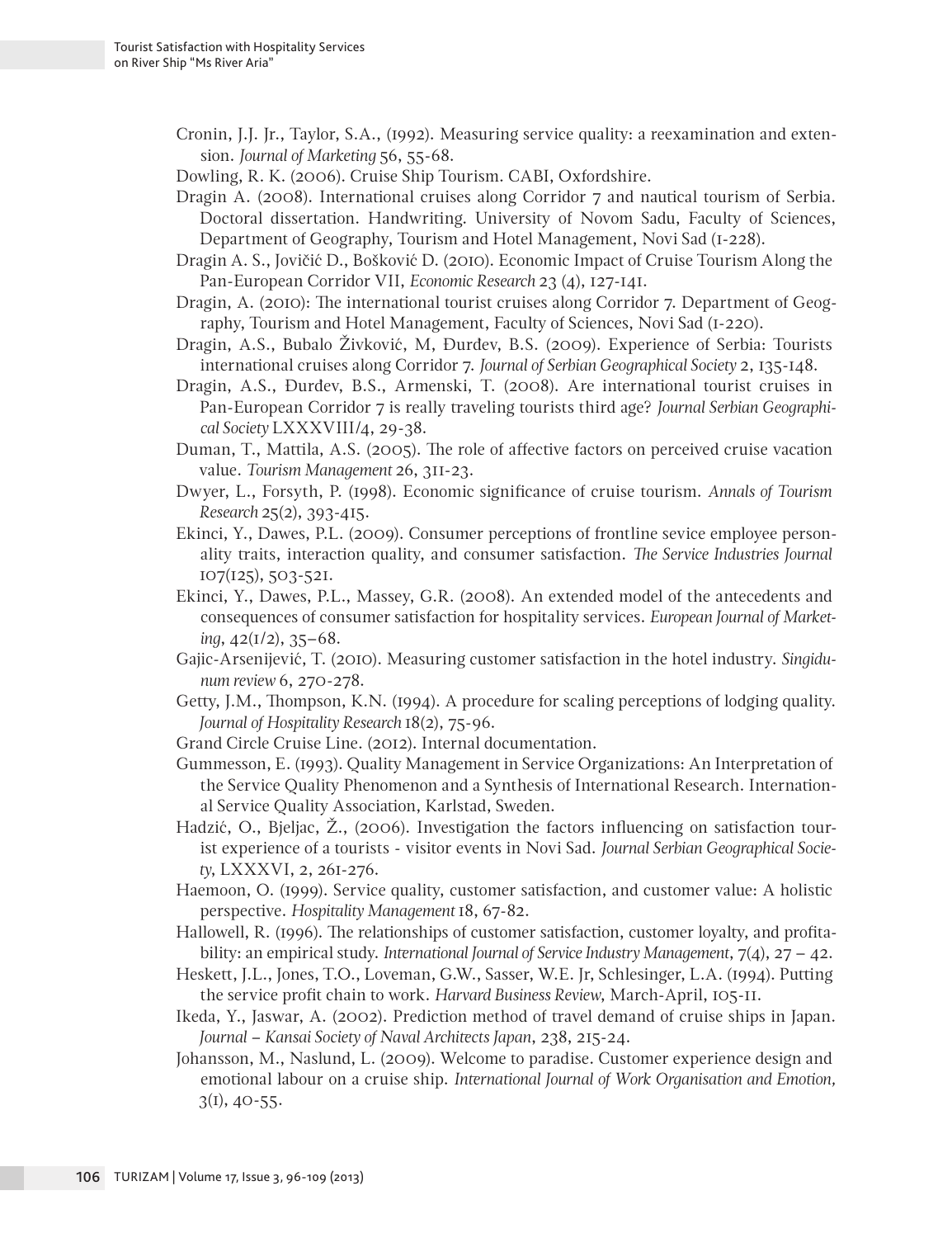- Kalenjuk, B., Tešanović, D., Miljkovic, K. (2010). The quality of products and services at Novi Sad the third category of Hotels. *Hotellink* 10, 230 – 240.
- Katic, A. Mucha, B., Stankovic, J., Kovacevic, J. (2011). Nautical tourism as a factor of tourism competitiveness of Vojvodina. *Industry*, 39 (2), 237-261.
- Kim, H.J., Park, J., Kim, M., Ryu, K. (2013). Does perceived restaurant food healthiness matter? Its influence on value, satisfaction and revisit intentions in restaurant operations in South Korea. *International Journal of Hospitality Management*, 33, 397-405.
- Kivela, J., Inbakaran, R., Reece, J. (1999). Consumer research in the restaurant environment, Part 1: A conceptual model of dining satisfaction and return patronage. *International Journal of Contemporary Hospitality Management* 11 (5), 205–222.
- Knutson, B.J., Stevens, P., Patton, M., Thompson, C. (1992). Consumers' expectations for service quality in economy, mid-price and luxury hotels. *Journal of Hospitality & Leisure Marketing* 1(2), 27-44.
- Koo, L.C., Tao, K.C., Yeung, J.H.C. (1999). Preferential segmentation of restaurant attributes through conjoint analysis. *International Journal of Contemporary Hospitality Management* 11 (5), 242–253.
- Kosar, Lj. (2002). Customer satisfaction in the hotel industry. *International scientific journal Turizam*, 6, 131-132.
- Kosar, Lj., Rašeta, S. (2004). Standardization and quality of the food production process in the hospitality industry. *Hotellink* 3.
- Kotler, P. (2000). Marketing Management, The Millennium Edition, Upper Saddle River, NJ, Prentice Hall.
- Kotler, P., Keller, L., K. (2006). Marketing Management, Data status, Belgrade.
- Kwortnik, R.J. (2006). Carnival cruise lines: burnishing the brand. *Cornell Hotel & Restaurant Administration Quarterly*, 47, 286-300.
- Kwortnik, R.J. (2008). Shipscape influence on the leisure cruise experience. *International Journal of Culture, Tourism and Hospitality Research*, 2(4), 289-311.
- Leal, R. P., Pereira, Z. L. (2003). Service recovery at a financial institution. *International Journal of Quality and Reliability Management*, 20(6), 646–663.
- Lemmetyinen, A., F.M. (2010). Building a brand identity in a network of cruise Baltic's destinations: a multi-authoring approach. *The Journal of Brand Management*, 17(7), 519-31.
- Li, X., Petrick, J. (2008). Reexamining the dimensionality of brand loyalty: the case of the cruise industry. *Journal of Travel & Tourism Marketing*, 25(1), 68-85.
- Li, X., Petrick, J.F. (2010). Revisiting the commitment-loyalty distinction in a cruising Context. *Journal of Leisure Research* 42(1), 67-90.
- Lobo, A.C. (2009). Enhancing luxury cruise liner operators' competitive advantage: a study aimed at improving customer loyalty and future patronage. *Journal of Travel & Tourism Marketing*, 25(1), 1-12.
- Martínez, P., Bosque, I.R. (2013): CSR and customer loyalty: The roles of trust, customer identification with the company and satisfaction. *International Journal of Hospitality Management*, 35, December, 89-99.
- McDougall, G.H.G., Levesque, T. (2000). Customer satisfaction with services: putting perceived value into the equation. *Journal of Services Marketing* 14 (5), 392–410.
- Miller, A.R., Grazer, W.F. (2003). Complaint behavior as a factor in cruise line losses. An Analysis of Brand Loyalty. *Journal of Travel & Tourism Marketing*, 15(1), 77-91.
- Oh, H. (1999). Service quality, customer satisfaction, and customer value: a holistic perspective. *International Journal of Hospitality Management* 18, 67–82.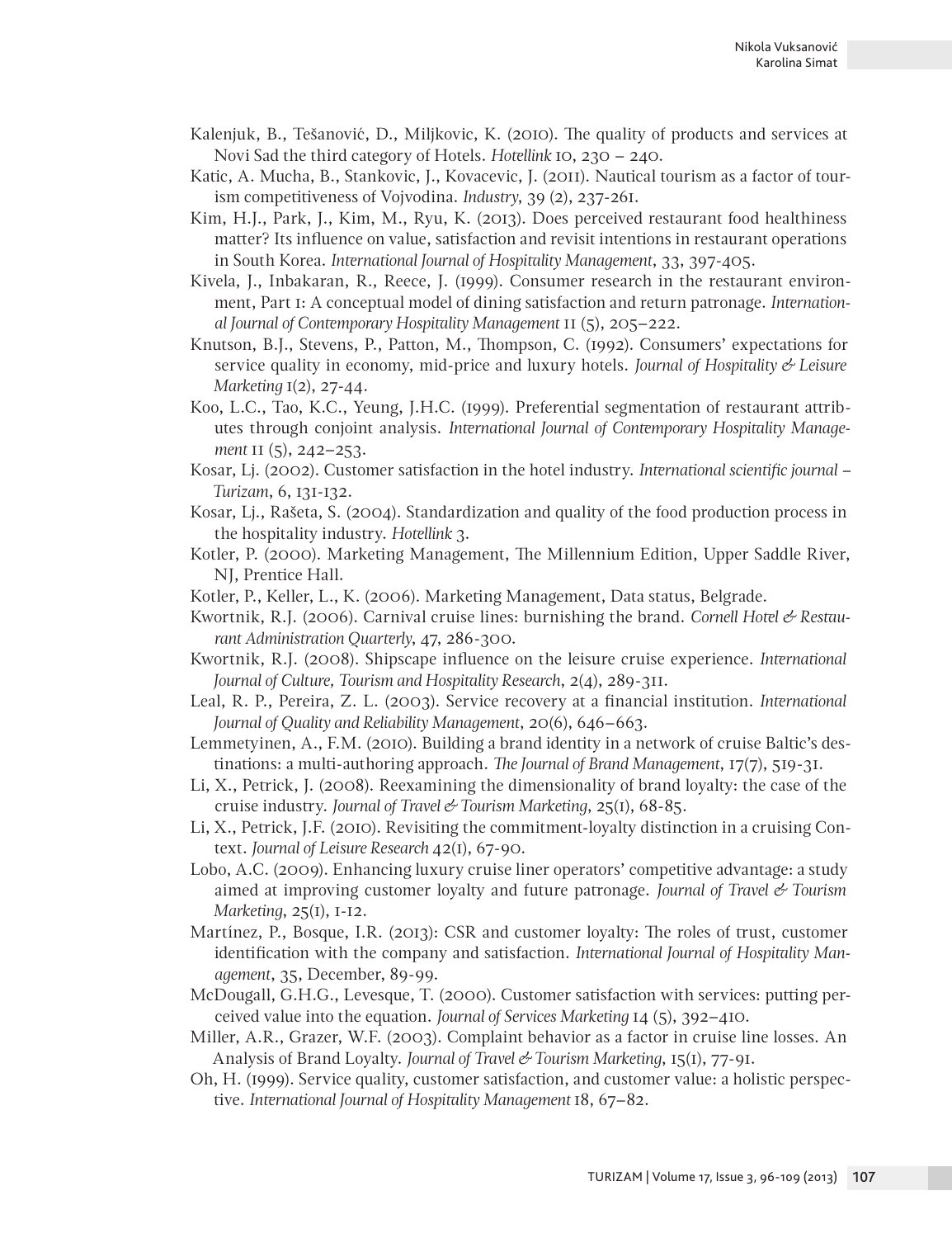- Oh, H., Jeong, M. (1996). Improving marketers' predictive power of customer satisfaction on expectationbased target market levels. *Hospitality Research Journal* 19(4), 65-85.
- Oh, H., Parks, S.C. (1997). Customer satisfaction and service quality: a critical review of the literature and research implications for the hospitality industry. *Hospitality Research Journal* 20(3), 35-64.
- Oliver, R.L. (1997). Satisfaction: A Behavioral Perspective on the Consumer. Irwin/MaGraw-Hill, New York.
- Parasuraman, A., Zeithaml, V.A., Berry, L.L. (1988). SERVQUAL: a multiple-item scale for measuring consumer perceptions of service quality. *Journal of Retailing* 64, 12-40.
- Parasuraman, A., Zeithaml, V.A., Berry, L.L. (1994a). Alternative scales for measuring service quality: A comparative assessment based on psychometric and diagnostic criteria. *Journal of Retailing* 70(3), 201-230.
- Parasuraman, A., Zeithaml, V.A., Berry, L.L. (1994b). Reassessment of expectations as a comparison standard in measuring service quality: Implications for future research. *Journal of Marketing* 58, 111-124.
- Park, S.-Y., Petrick, J.F. (2009). Examining current non-customers: a cruise vacation case. *Journal of Vacation Marketing*, 15, 275-93.
- Patton, M., Stevens, P., Knutson, B.J. (1994). Internationalizing LODGSERV as a measurement tool: a pilot study. *Journal of Hospitality & Leisure Marketing* 2(2), 39-55.
- Petrick, J., Li, X. (2006). What drives cruise passengers' perceptions of value?. in Dowling, R. (Ed.), Cruise Tourism: Issues, Impacts, Cases, CABI Publishing, Wallingford, CT, 63-73.
- Petrick, J.F. (2003). Measuring cruise passengers' perceived value. *Tourism Analysis* 7(3-4), 251-258(8).
- Petrick, J.F. (2004a). First timers' and repeaters' perceived value. *Journal of Travel Research*, 43, 29-38.
- Petrick, J.F. (2004b). The roles of quality, value and satisfaction in predicting cruise passengers' behavioral intentions. *Journal of Travel Research* 42 (4), 397–407.
- Petrick, J.F. (2005). Segmenting cruise passengers with price sensitivity. *Tourism Management*, 26, 753-62.
- Petrick, J.F., Li, X., Park, S.Y. (2007). Cruise passengers' decision-making processes. *Journal of Travel & Tourism Marketing*, 23, 1-14.
- Petrick, J.F., Sirakaya, E. (2004). Segmenting cruisers by loyalty. *Annals of Tourism Research*, 31(2), 172-3.
- Petrick, J.F., Tonner, C., Quinn, C. (2006). The utilization of critical incident technique to examine cruise passengers' repurchase intentions. *Journal of Travel Research*, 44(3), 273-80.
- Rita, P. (2000). Tourism in the European Union. *International Journal of Contemporary Hospitality Management*, 12(7), 434 – 436.
- Rust, R.T., Zahorik, A.J. (1991). The value of customer satisfaction. Working Paper, Vanderbilt University.
- Rust, R.T., Zahorik, A.J., Keiningham, T.L. (1995). Return on quality (ROQ): making service quality financially accountable. *Journal of Marketing*, 59(2), 58-70.
- Saleh, F., Ryan, C. (1991). Analyzing service quality in the hospitality industry using the SERVQUAL model. *The Service Industries Journal* 11, 324-343.
- Schlesinger, L.A., Zornitsky, J. (1991). Job satisfaction, service capability, and customer satisfaction: an examination of linkages and management implications. *Human Resource Planning*, 14(2), 141-9.